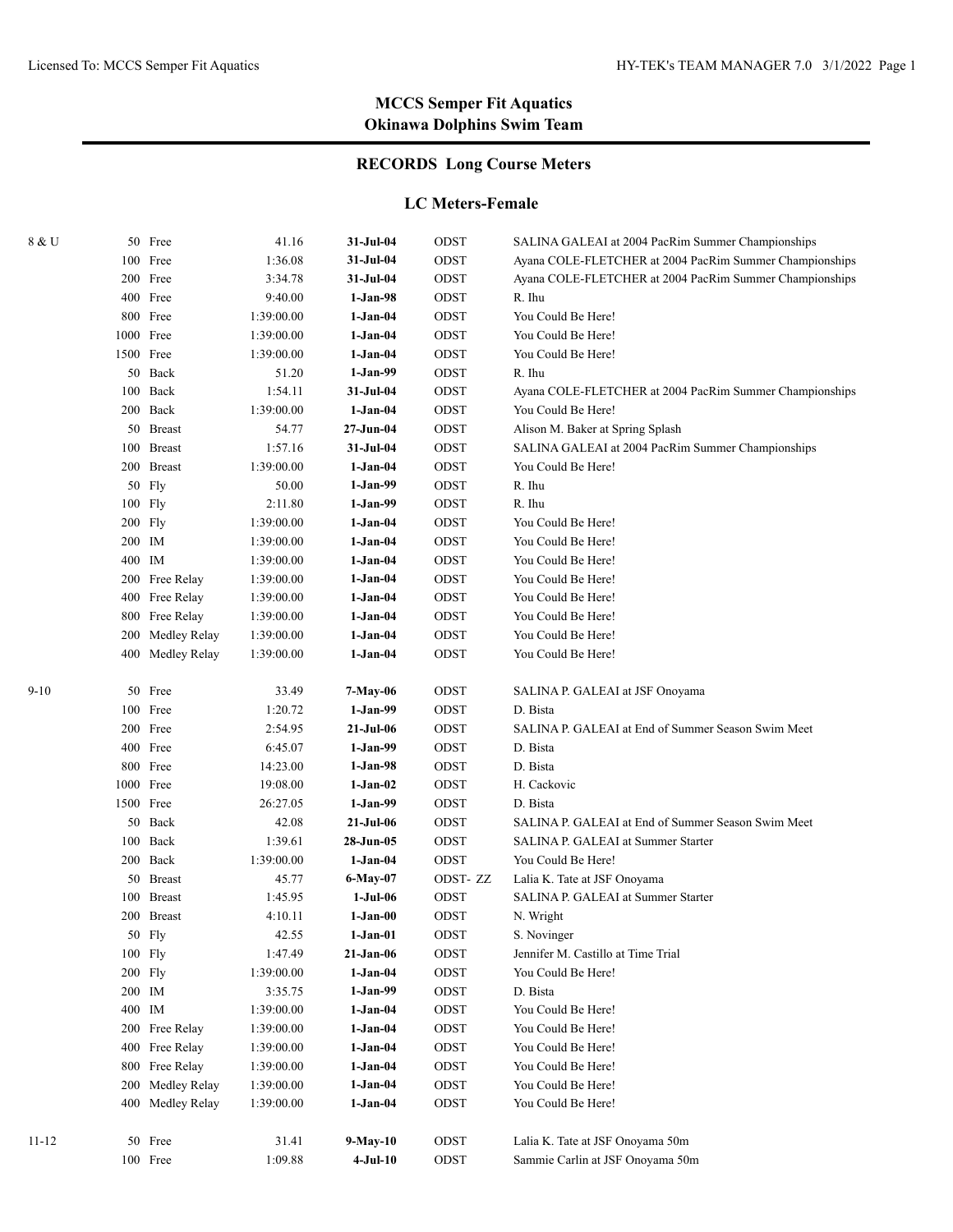| 11-12     |           | 200 Free         | 2:42.25    | 5-Jul-09        | ODST    | Cassie Vietas at JSF Awase                            |
|-----------|-----------|------------------|------------|-----------------|---------|-------------------------------------------------------|
|           |           | 400 Free         | 5:58.00    | 1-Jan-98        | ODST    | B. Choike                                             |
|           |           | 800 Free         | 13:24.23   | 1-Jan-99        | ODST    | J. Erickson                                           |
|           | 1000 Free |                  | 16:58.00   | 1-Jan-02        | ODST    | S. Novinger & Z. Schall                               |
|           | 1500 Free |                  | 23:39.15   | $1-Jan-98$      | ODST    | B. Choike                                             |
|           |           | 50 Back          | 36.57      | 5-Jul-09        | ODST    | Cassie Vietas at JSF Awase                            |
|           |           | 100 Back         | 1:27.10    | 17-Jul-98       | ODST    | BETH L. CHOIKE at SUMMER JO'S                         |
|           |           | 200 Back         | 3:32.22    | 10-Dec-05       | ODST    | Marina Gerke at Fall Finale                           |
|           |           | 50 Breast        | 37.40      | $1-Jan-99$      | ODST    | J. Erickson                                           |
|           |           | 100 Breast       | 1:29.06    | $25-Apr-10$     | ODST    | Lalia K. Tate at JSF Onoyama 50m                      |
|           |           | 200 Breast       | 3:03.63    | 6-May-07        | ODST-ZZ | Samantha Cohn at JSF Onoyama                          |
|           |           | 50 Fly           | 37.46      | 16-Oct-05       | ODST    | Jesse Yamagata at JASF Onoyama                        |
|           |           | 100 Fly          | 1:28.27    | 31-Jul-04       | ODST    | MARY SCHWEERS at 2004 PacRim Summer Championships     |
|           |           | $200$ Fly        | 1:39:00.00 | 1-Jan-04        | ODST    | You Could Be Here!                                    |
|           | 200 IM    |                  | 2:50.82    | 5-Jul-09        | ODST    | Cassie Vietas at JSF Awase                            |
|           | 400 IM    |                  | 7:18.81    | 10-Dec-05       | ODST    | Cara GALEAI at Fall Finale                            |
|           |           | 200 Free Relay   | 1:39:00.00 | 1-Jan-04        | ODST    | You Could Be Here!                                    |
|           |           | 400 Free Relay   | 1:39:00.00 | $1-Jan-04$      | ODST    | You Could Be Here!                                    |
|           |           | 800 Free Relay   | 1:39:00.00 | 1-Jan-04        | ODST    | You Could Be Here!                                    |
|           | 200       | Medley Relay     | 1:39:00.00 | 1-Jan-04        | ODST    | You Could Be Here!                                    |
|           |           | 400 Medley Relay | 1:39:00.00 | 1-Jan-04        | ODST    | You Could Be Here!                                    |
|           |           |                  |            |                 |         |                                                       |
| 13-14     |           | 50 Free          | 30.28      | 29-Aug-10       | ODST    | Alicia J. Carlin at JSF Onoyama 50m 14 & Under Only   |
|           |           | 100 Free         | 1:06.74    | $25-Apr-10$     | ODST    | Alicia J. Carlin at JSF Onoyama 50m                   |
|           |           | 200 Free         | 2:25.49    | 29-Aug-10       | ODST    | Alicia J. Carlin at JSF Onoyama 50m 14 & Under Only   |
|           |           | 400 Free         | 5:06.99    | $3-Oct-10$      | ODST    | Alicia J. Carlin at JSF Onoyama 50m                   |
|           |           | 800 Free         | 10:52.88   | 4-Jul-10        | ODST    | Alicia J. Carlin at JSF Onoyama 50m                   |
|           | 1000 Free |                  | 15:54.00   | 1-Jan-02        | ODST    | C. Hamashin                                           |
|           | 1500 Free |                  | 21:11.16   | 1-Jan-99        | ODST    | J. Grubbs                                             |
|           |           | 50 Back          | 34.30      | 21-Dec-07       | ODST    | Yona C. Simons at 2007 Guam International             |
|           |           | 100 Back         | 1:15.87    | 21-Dec-07       | ODST    | Yona C. Simons at 2007 Guam International             |
|           |           | 200 Back         | 2:50.19    | 29-Aug-10       | ODST    | Alicia J. Carlin at JSF Onoyama 50m 14 & Under Only   |
|           |           | 50 Breast        | 34.70      | $1-Jan-99$      | ODST    | J. Grubbs                                             |
|           |           | 100 Breast       | 1:20.79    | $10$ -Jul- $08$ | ODST    | Sammi Cohn at Texas Meet                              |
|           |           | 200 Breast       | 2:57.57    | $10$ -Jul- $08$ | ODST    | Sammi Cohn at Texas Meet                              |
|           |           | 50 Fly           | 33.10      | 4-Jul-10        | ODST    | Alicia J. Carlin at JSF Onoyama 50m                   |
|           |           | 100 Fly          | 1:20.66    | 21-Jan-06       | ODST    | Mary A. Schweers at Time Trial                        |
|           |           | 200 Fly          | 3:27.50    | 4-Feb-06        | ODST    | Celeste Conrad at Time Trial                          |
|           | 200 IM    |                  | 2:43.32    | 21-Dec-07       | ODST    | Sammi Cohn at 2007 Guam International                 |
|           | 400 IM    |                  | 6:24.00    | 25-Feb-06       | ODST    | Celeste Conrad at Time Trial                          |
|           |           | 200 Free Relay   | 1:39:00.00 | $1-Jan-04$      | ODST    | You Could Be Here!                                    |
|           | 400       | Free Relay       | 1:39:00.00 | $1-Jan-04$      | ODST    | You Could Be Here!                                    |
|           | 800       | Free Relay       | 1:39:00.00 | $1-Jan-04$      | ODST    | You Could Be Here!                                    |
|           | 200       | Medley Relay     | 1:39:00.00 | $1-Jan-04$      | ODST    | You Could Be Here!                                    |
|           |           | 400 Medley Relay | 1:39:00.00 | $1-Jan-04$      | ODST    | You Could Be Here!                                    |
|           |           |                  |            |                 |         |                                                       |
| $15 - 18$ |           | 50 Free          | 29.54      | $21-Jul-06$     | ODST    | Stephanie A. Gamboa at End of Summer Season Swim Meet |
|           |           | 100 Free         | 1:03.87    | $21-Jan-06$     | ODST    | Stephanie A. Gamboa at Time Trial                     |
|           |           | 200 Free         | 2:30.95    | 15-Oct-06       | JSF07   | Stephanie A. Gamboa at JSF Onoyama All-comers Meet    |
|           |           | 400 Free         | 5:18.09    | $21-Jul-06$     | ODST    | Stephanie A. Gamboa at End of Summer Season Swim Meet |
|           |           | 800 Free         | 11:10.84   | $9-May-10$      | ODST    | Thalia T. Tate at JSF Onoyama 50m                     |
|           |           | 1000 Free        | 14:37.92   | 1-Jan-00        | ODST    | J. Stern                                              |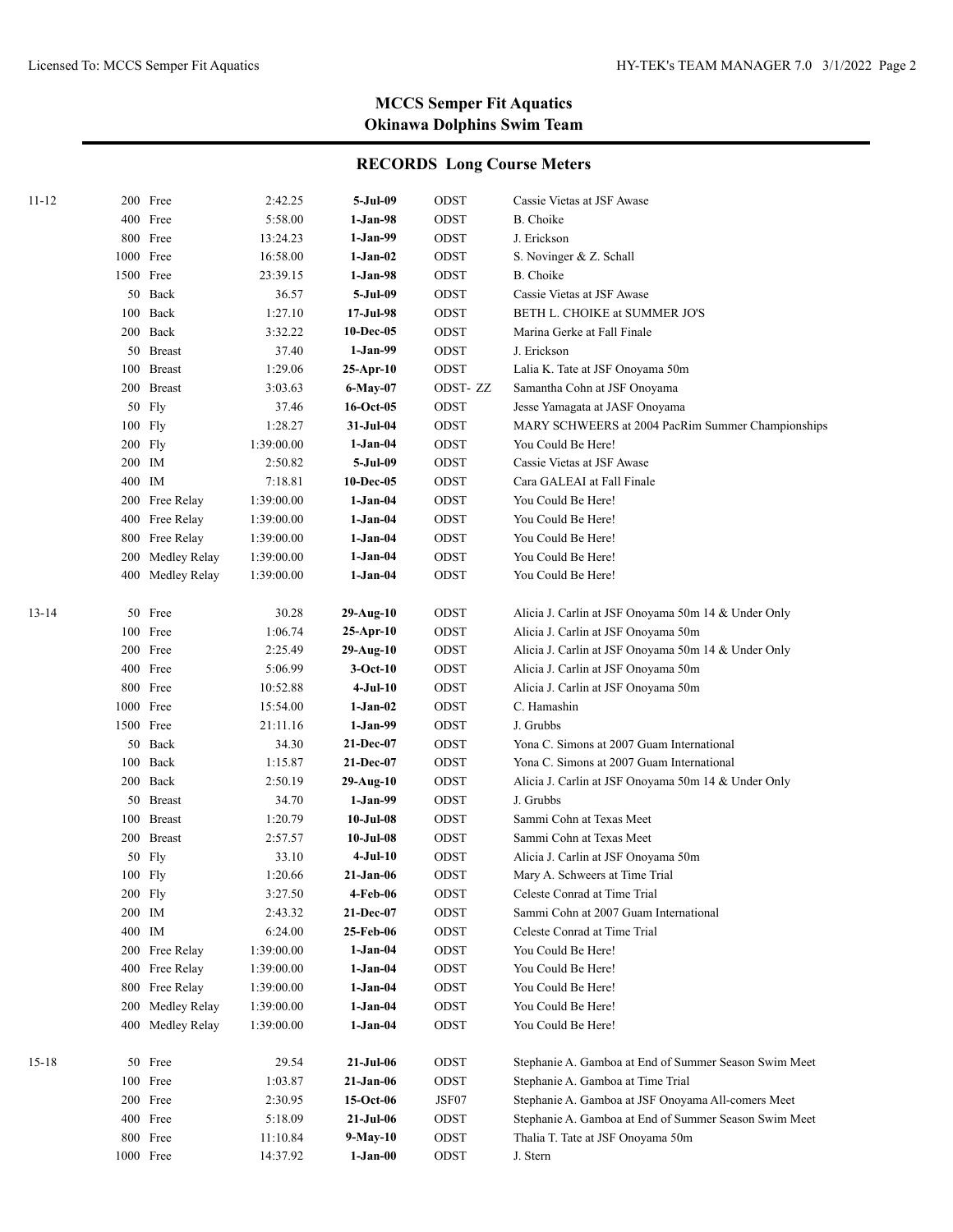| $15 - 18$ |     | 1500 Free      | 21:56.95   | $1-Jan-00$      | ODST        | J. Stern                                                    |
|-----------|-----|----------------|------------|-----------------|-------------|-------------------------------------------------------------|
|           |     | 50 Back        | 35.52      | $1-Jan-00$      | ODST        | J. Stern                                                    |
|           | 100 | Back           | 1:15.61    | 21-Jan-06       | ODST        | Stephanie A. Gamboa at Time Trial                           |
|           |     | 200 Back       | 2:53.23    | 1-Jan-00        | ODST        | J. Stern                                                    |
|           |     | 50 Breast      | 42.00      | $1-Jan-98$      | ODST        | L. Brennan                                                  |
|           |     | 100 Breast     | 1:30.72    | $25$ -Apr-10    | ODST        | Thalia T. Tate at JSF Onoyama 50m                           |
|           |     | 200 Breast     | 3:18.33    | $25$ -Apr-10    | ODST        | Thalia T. Tate at JSF Onoyama 50m                           |
|           |     | 50 Fly         | 33.30      | $1-Jan-00$      | ODST        | J. Stern                                                    |
|           |     | 100 Fly        | 1:13.48    | 18-Oct-14       | ODST        | Natalie G. Finman at Onoyama                                |
|           |     | $200$ Fly      | 1:39:00.00 | $1-Jan-04$      | ODST        | You Could Be Here!                                          |
|           |     | 200 IM         | 2:45.06    | 18-Oct-14       | ODST        | Natalie G. Finman at Onoyama                                |
|           |     | 400 IM         | 6:24.21    | 10-Dec-05       | ODST        | Stephanie A. Gamboa at Fall Finale                          |
|           |     | 200 Free Relay | 1:39:00.00 | 1-Jan-04        | ODST        | You Could Be Here!                                          |
|           |     | 400 Free Relay | 1:39:00.00 | $1-Jan-04$      | ODST        | You Could Be Here!                                          |
|           | 800 | Free Relay     | 1:39:00.00 | 1-Jan-04        | ODST        | You Could Be Here!                                          |
|           | 200 | Medley Relay   | 1:39:00.00 | 1-Jan-04        | ODST        | You Could Be Here!                                          |
|           | 400 | Medley Relay   | 1:39:00.00 | $1-Jan-04$      | ODST        | You Could Be Here!                                          |
| 19-29     |     | 50 Free        | 29.54      | $16$ -Jul- $15$ | ODST        | Katrina Maloney at Masters National Meet in Tokyo           |
|           |     | 100 Free       | 1:01.28    | $4-Jul-10$      | ODST        | Mary E. Mohler at JSF Onoyama 50m                           |
|           |     | 200 Free       | 2:03.05    | $4-Jul-10$      | ODST        | Mary E. Mohler at JSF Onoyama 50m                           |
|           |     | 400 Free       | 5:27.46    | 26-Jul-03       | ODST        | Kris Balog at Summer US Military & JO Pac Rim Championships |
|           |     | 800 Free       | 12:31.07   | $28-Jul-00$     | ODST        | Shirley RIVERA at JO & PacRim Military                      |
|           |     | 1000 Free      | 18:11.00   | $1-Jan-02$      | ODST        | C. Townsend                                                 |
|           |     | 1500 Free      | 22:15.00   | 26-Jul-03       | ODST        | Kris Balog at Summer US Military & JO Pac Rim Championships |
|           |     | 50 Back        | 29.61      | $4-Jul-10$      | ODST        | Mary E. Mohler at JSF Onoyama 50m                           |
|           |     | 100 Back       | 1:21.85    | 18-Jul-03       | ODST        | Elinor Ramey at Japan Masters Long Course Summer Nationals  |
|           |     | 200 Back       | 3:03.64    | 18-Jul-03       | ODST        | Elinor Ramey at Japan Masters Long Course Summer Nationals  |
|           |     | 50 Breast      | 42.72      | $1-Jan-00$      | ODST        | S. Rivera                                                   |
|           |     | 100 Breast     | 1:28.93    | 21-Jan-06       | ODST        | Shelly P. Olivadoti at Time Trial                           |
|           |     | 200 Breast     | 3:17.99    | $1-Jan-99$      | ODST        | G. Bronson                                                  |
|           |     | 50 Fly         | 28.90      | 4-Jul-10        | ODST        | Mary E. Mohler at JSF Onoyama 50m                           |
|           |     | 100 Fly        | 1:00.38    | $4-Jul-10$      | ODST        | Mary E. Mohler at JSF Onoyama 50m                           |
|           |     | 200 Fly        | 3:23.36    | 1-Jan-99        | ODST        | T. Mason                                                    |
|           |     | 200 IM         | 2:57.12    | 21-Jan-06       | ODST        | Shelly P. Olivadoti at Time Trial                           |
|           | 400 | IM             | 6:28.74    | $1-Jan-99$      | ODST        | G. Bronson                                                  |
|           |     | 200 Free Relay | 1:39:00.00 | 1-Jan-04        | ODST        | You Could Be Here!                                          |
|           |     | 400 Free Relay | 1:39:00.00 | $1-Jan-04$      | $\rm{ODST}$ | You Could Be Here!                                          |
|           | 800 | Free Relay     | 1:39:00.00 | $1-Jan-04$      | ODST        | You Could Be Here!                                          |
|           | 200 | Medley Relay   | 1:39:00.00 | $1-Jan-04$      | ODST        | You Could Be Here!                                          |
|           | 400 | Medley Relay   | 1:39:00.00 | $1-Jan-04$      | ODST        | You Could Be Here!                                          |
| 30-39     |     | 50 Free        | 29.72      | $25-Apr-10$     | ODST        | Julia M. Lockhart at JSF Onoyama 50m                        |
|           |     | 100 Free       | 1:08.86    | $1-Jan-99$      | ODST        | D. Murray                                                   |
|           |     | 200 Free       | 2:41.40    | $1-Jan-99$      | ODST        | D. Murray                                                   |
|           |     | 400 Free       | 5:45.89    | $1-Jan-99$      | ODST        | D. Murray                                                   |
|           |     | 800 Free       | 12:11.89   | $1-Jan-99$      | ODST        | D. Murray                                                   |
|           |     | 1000 Free      | 21:25.00   | $1-Jan-02$      | ODST        | A. Boom                                                     |
|           |     | 1500 Free      | 23:07.48   | $1-Jan-99$      | ODST        | D. Murray                                                   |
|           |     | 50 Back        | 41.84      | $10$ -Dec-05    | ODST        | Rebecca Nimrichter at Fall Finale                           |
|           | 100 | Back           | 1:31.90    | $11-May-03$     | ODST        | Mitzi Carlin at JASF Onoyama                                |
|           |     | 200 Back       | 1:39:00.00 | $1-Jan-04$      | ODST        | You Could Be Here!                                          |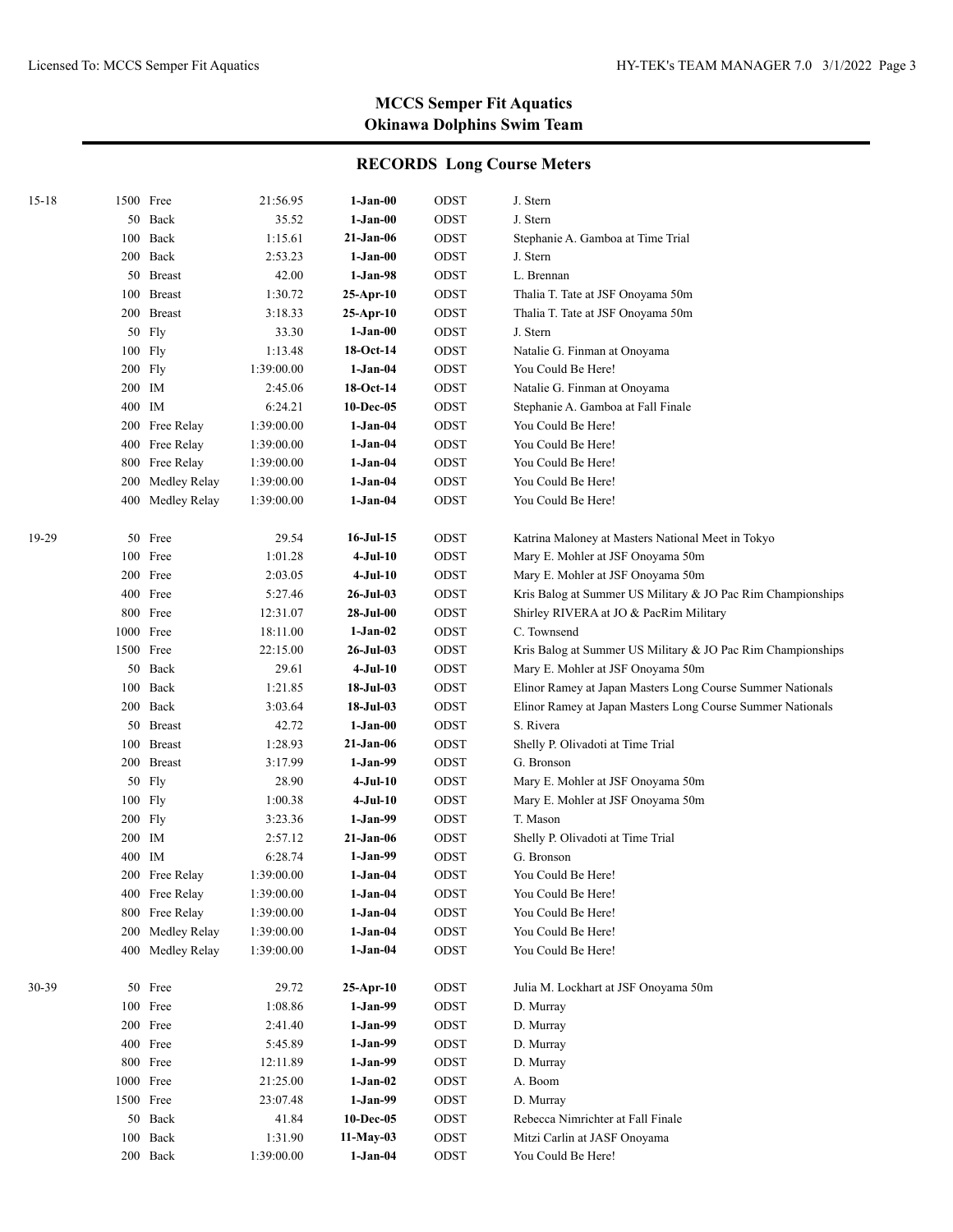| 30-39 |           | 50 Breast        | 38.42      | $25-Apr-10$     | ODST        | Julia M. Lockhart at JSF Onoyama 50m                         |
|-------|-----------|------------------|------------|-----------------|-------------|--------------------------------------------------------------|
|       |           | 100 Breast       | 1:53.53    | $1-Jan-00$      | ODST        | E. Elkins                                                    |
|       |           | 200 Breast       | 1:39:00.00 | $1-Jan-04$      | ODST        | You Could Be Here!                                           |
|       |           | 50 Fly           | 34.85      | 10-Dec-05       | ODST        | Rebecca Nimrichter at Fall Finale                            |
|       |           | 100 Fly          | 1:42.22    | 1-Jan-99        | ODST        | T. Petrac                                                    |
|       |           | 200 Fly          | 1:39:00.00 | $1-Jan-04$      | ODST        | You Could Be Here!                                           |
|       | 200 IM    |                  | 3:02.59    | 1-Jan-99        | ODST        | D. Murray                                                    |
|       | 400 IM    |                  | 9:00.00    | 10-Dec-05       | ODST        | Terumi N. Nagai at Fall Finale                               |
|       |           | 200 Free Relay   | 1:39:00.00 | $1-Jan-04$      | ODST        | You Could Be Here!                                           |
|       |           | 400 Free Relay   | 1:39:00.00 | $1-Jan-04$      | ODST        | You Could Be Here!                                           |
|       |           | 800 Free Relay   | 1:39:00.00 | $1-Jan-04$      | ODST        | You Could Be Here!                                           |
|       | 200       | Medley Relay     | 1:39:00.00 | $1-Jan-04$      | ODST        | You Could Be Here!                                           |
|       |           | 400 Medley Relay | 1:39:00.00 | $1-Jan-04$      | ODST        | You Could Be Here!                                           |
| 40-49 |           | 50 Free          | 29.58      | $16$ -Jul- $15$ | ODST        | Eva M. Schellenbach at Masters National Meet in Tokyo        |
|       |           | 100 Free         | 1:05.91    | $16$ -Jul- $15$ | ODST        | Eva M. Schellenbach at Masters National Meet in Tokyo        |
|       |           | 200 Free         | 2:23.24    | $16$ -Jul- $15$ | ODST        | Eva M. Schellenbach at Masters National Meet in Tokyo        |
|       |           | 400 Free         | 5:04.97    | $16$ -Jul- $15$ | ODST        | Eva M. Schellenbach at Masters National Meet in Tokyo        |
|       |           | 800 Free         | 11:30.30   | $1-Jan-02$      | ODST        | M. Stanton                                                   |
|       |           | 1000 Free        | 1:39:00.00 | $1-Jan-04$      | ODST        | You Could Be Here!                                           |
|       | 1500 Free |                  | 24:29.98   | 20-May-06       | <b>ODST</b> | Martha Stanton at Manza Ocean Races                          |
|       |           | 50 Back          | 40.05      | $16$ -Jul- $15$ | ODST        | Julia C. Weidner at Masters National Meet in Tokyo           |
|       |           | 100 Back         | 1:20.27    | $16$ -Jul- $15$ | ODST        | Eva M. Schellenbach at Masters National Meet in Tokyo        |
|       |           | 200 Back         | 2:53.43    | $18-Jul-03$     | ODST        | Martha Stanton at Japan Masters Long Course Summer Nationals |
|       |           | 50 Breast        | 39.81      | $16$ -Jul- $15$ | ODST        | Eva M. Schellenbach at Masters National Meet in Tokyo        |
|       |           | 100 Breast       | 1:28.62    | $16$ -Jul- $15$ | ODST        | Eva M. Schellenbach at Masters National Meet in Tokyo        |
|       |           | 200 Breast       | 1:39:00.00 | $1-Jan-04$      | ODST        | You Could Be Here!                                           |
|       |           | 50 Fly           | 31.44      | $16$ -Jul- $15$ | ODST        | Eva M. Schellenbach at Masters National Meet in Tokyo        |
|       |           | 100 Fly          | 1:32.12    | 14-Jul-16       | ODST        | Julia C. Weidner at Masters Chiba Meet July 2016             |
|       |           | 200 Fly          | 3:22.63    | $16$ -Jul- $15$ | ODST        | Julia C. Weidner at Masters National Meet in Tokyo           |
|       | 200 IM    |                  | 2:46.03    | $16$ -Jul- $15$ | ODST        | Eva M. Schellenbach at Masters National Meet in Tokyo        |
|       | 400 IM    |                  | 6:55.41    | 14-Jul-16       | ODST        | Julia C. Weidner at Masters Chiba Meet July 2016             |
|       |           | 200 Free Relay   | 1:39:00.00 | $1-Jan-04$      | ODST        | You Could Be Here!                                           |
|       |           | 400 Free Relay   | 1:39:00.00 | $1-Jan-04$      | ODST        | You Could Be Here!                                           |
|       |           | 800 Free Relay   | 1:39:00.00 | 1-Jan-04        | ODST        | You Could Be Here!                                           |
|       | 200       | Medley Relay     | 1:39:00.00 | $1-Jan-04$      | ODST        | You Could Be Here!                                           |
|       |           | 400 Medley Relay | 1:39:00.00 | 1-Jan-04        | ODST        | You Could Be Here!                                           |
| 50-59 |           | 50 Free          | 34.80      | $14-Jan-12$     | ODST        | Martha Stanton at JMF Chiba January Swim Meet                |
|       |           | 100 Free         | 1:17.07    | $14-Jan-12$     | ODST        | Martha Stanton at JMF Chiba January Swim Meet                |
|       |           | 200 Free         | 3:01.77    | $14-Jul-17$     | ODST        | Martha Stanton at Japan LCM Summer Masters                   |
|       |           | 400 Free         | 6:28.13    | $14-Jul-17$     | ODST        | Martha Stanton at Japan LCM Summer Masters                   |
|       |           | 800 Free         | 1:39:00.00 | $1-Jan-04$      | ODST        | You Could Be Here!                                           |
|       |           | 1000 Free        | 1:39:00.00 | $1-Jan-04$      | ODST        | You Could Be Here!                                           |
|       | 1500 Free |                  | 1:39:00.00 | $1-Jan-04$      | ODST        | You Could Be Here!                                           |
|       |           | 50 Back          | 1:39:00.00 | 1-Jan-04        | ODST        | You Could Be Here!                                           |
|       | 100       | Back             | 1:39:00.00 | $1-Jan-04$      | ODST        | You Could Be Here!                                           |
|       |           | 200 Back         | 3:32.99    | $14-Jul-17$     | ODST        | Martha Stanton at Japan LCM Summer Masters                   |
|       |           | 50 Breast        | 1:28.88    | $1-Jan-01$      | ODST        | A. Wood                                                      |
|       | 100       | <b>Breast</b>    | 1:39:00.00 | $1-Jan-04$      | ODST        | You Could Be Here!                                           |
|       | 200       | <b>Breast</b>    | 1:39:00.00 | 1-Jan-04        | ODST        | You Could Be Here!                                           |
|       |           | 50 Fly           | 1:39:00.00 | $1-Jan-04$      | ODST        | You Could Be Here!                                           |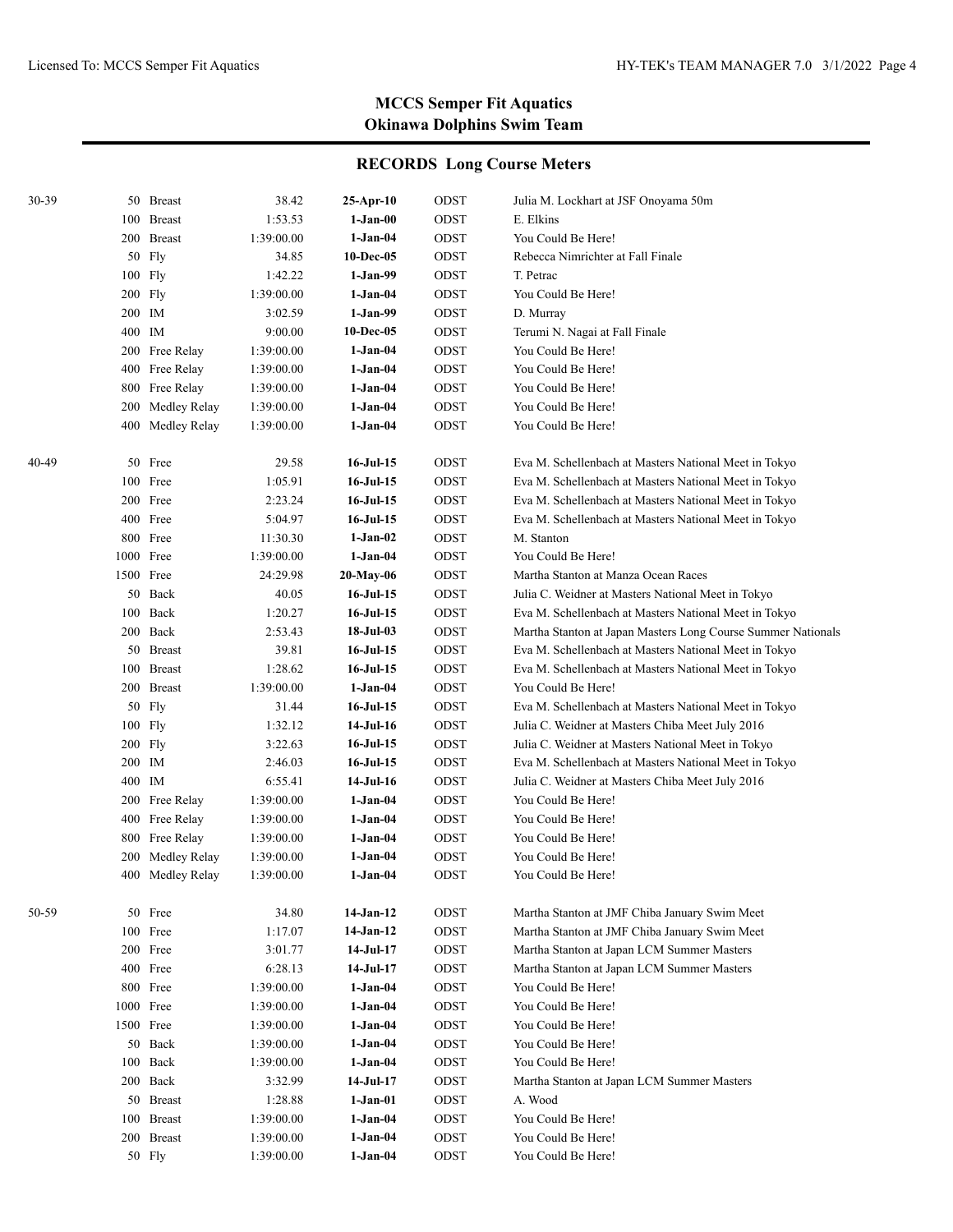| 50-59 | $100$ Fly |                  | 1:39:00.00 | $1-Jan-04$  | ODST        | You Could Be Here!                            |
|-------|-----------|------------------|------------|-------------|-------------|-----------------------------------------------|
|       | $200$ Fly |                  | 1:39:00.00 | $1-Jan-04$  | ODST        | You Could Be Here!                            |
|       | 200 IM    |                  | 3:36.55    | $14-Jan-12$ | <b>ODST</b> | Martha Stanton at JMF Chiba January Swim Meet |
|       | 400 IM    |                  | 1:39:00.00 | $1-Jan-04$  | ODST        | You Could Be Here!                            |
|       |           | 200 Free Relay   | 1:39:00.00 | $1-Jan-04$  | <b>ODST</b> | You Could Be Here!                            |
|       |           | 400 Free Relay   | 1:39:00.00 | $1-Jan-04$  | ODST        | You Could Be Here!                            |
|       |           | 800 Free Relay   | 1:39:00.00 | $1-Jan-04$  | ODST        | You Could Be Here!                            |
|       |           | 200 Medley Relay | 1:39:00.00 | $1-Jan-04$  | <b>ODST</b> | You Could Be Here!                            |
|       |           | 400 Medley Relay | 1:39:00.00 | $1-Jan-04$  | ODST        | You Could Be Here!                            |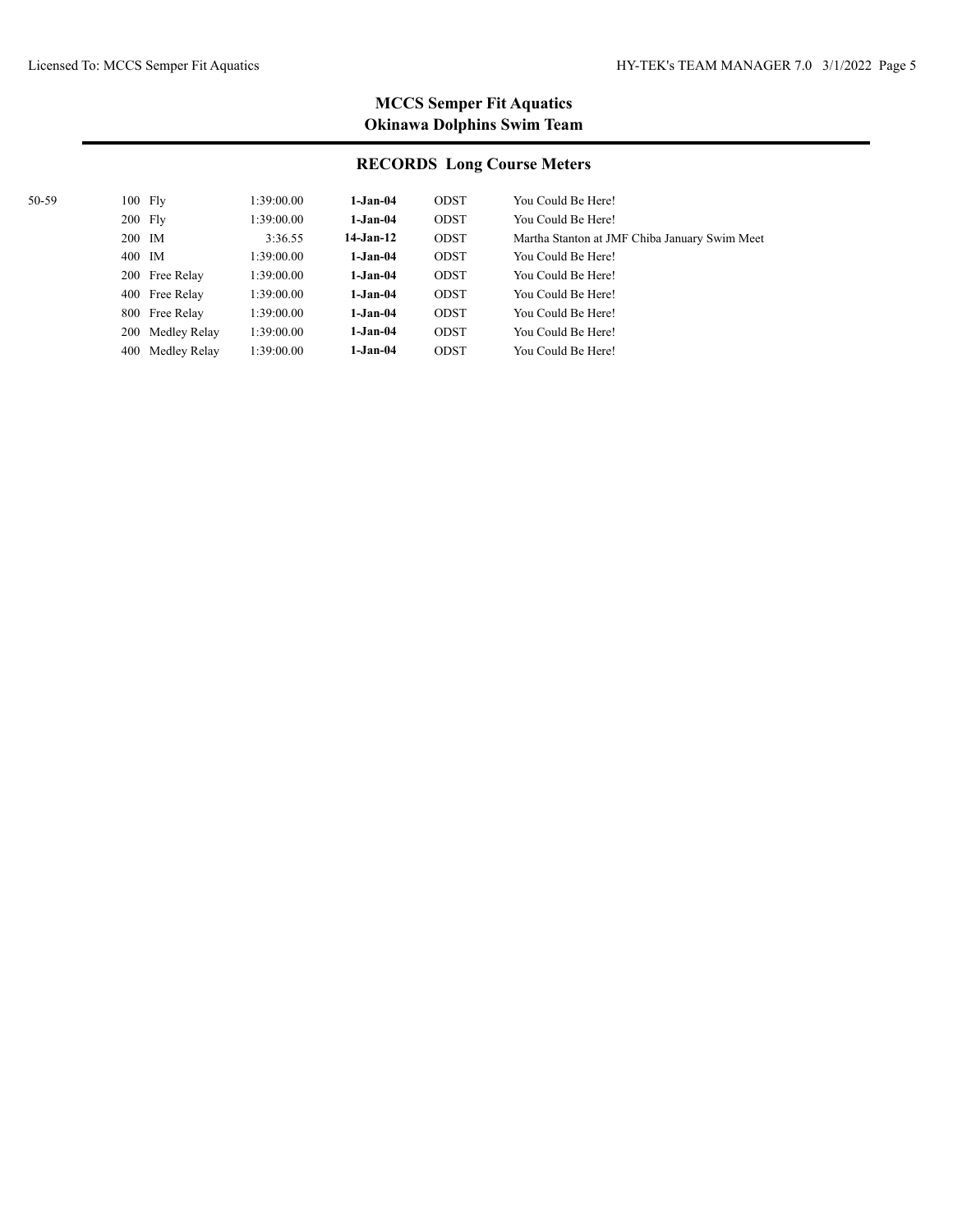## **RECORDS Long Course Meters**

#### **LC Meters-Male**

| 8 & U |        | 50 Free             | 47.01            | $1-Jan-01$             | ODST         | T. Rocca                                                                                                       |
|-------|--------|---------------------|------------------|------------------------|--------------|----------------------------------------------------------------------------------------------------------------|
|       |        | 100 Free            | 1:46.29          | $1-Jan-01$             | ODST         | T. Rocca                                                                                                       |
|       |        | 200 Free            | 3:46.34          | 20-Jul-02              | ODST         | TY ROCCA at 2002 Summer PacRim JO & Military Championship                                                      |
|       |        | 400 Free            | 13:48.00         | $1-Jan-00$             | ODST         | G. Wright                                                                                                      |
|       |        | 800 Free            | 1:39:00.00       | $1-Jan-04$             | ODST         | You Could Be Here!                                                                                             |
|       |        | 1000 Free           | 1:39:00.00       | $1-Jan-04$             | ODST         | You Could Be Here!                                                                                             |
|       |        | 1500 Free           | 1:39:00.00       | $1-Jan-04$             | ODST         | You Could Be Here!                                                                                             |
|       |        | 50 Back             | 57.00            | $1-Jan-98$             | ODST         | K. Rydzewski                                                                                                   |
|       |        | 100 Back            | 2:08.94          | $1-Jan-98$             | ODST         | K. Rydzeqski                                                                                                   |
|       |        | 200 Back            | 1:39:00.00       | $1-Jan-04$             | ODST         | You Could Be Here!                                                                                             |
|       |        | 50 Breast           | 58.32            | $1-Jan-97$             | ODST         | C. Rudolph                                                                                                     |
|       |        | 100 Breast          | 2:11.35          | $19-Nov-05$            | ODST         | Will D. Coggins at Fall Flounder                                                                               |
|       |        | 200 Breast          | 1:39:00.00       | $1-Jan-04$             | ODST         | You Could Be Here!                                                                                             |
|       |        | 50 Fly              | 1:01.57          | $1-Jan-98$             | ODST         | K. Rydzewski                                                                                                   |
|       |        | 100 Fly             | 2:34.53          | $9-Jul-02$             | ODST         | TY ROCCA at Summer Sizzler 2002                                                                                |
|       |        | 200 Fly             | 1:39:00.00       | $1-Jan-04$             | ODST         | You Could Be Here!                                                                                             |
|       | 200 IM |                     | 1:39:00.00       | $1-Jan-04$             | ODST         | You Could Be Here!                                                                                             |
|       | 400 IM |                     | 1:39:00.00       | $1-Jan-04$             | ODST         | You Could Be Here!                                                                                             |
|       |        | 200 Free Relay      | 1:39:00.00       | $1-Jan-04$             | ODST         | You Could Be Here!                                                                                             |
|       |        | 400 Free Relay      | 5:39.63          | 20-Jul-02              | ODST         | Okinawa Dolphins Swim Team R. Erickson, J. WOOD, S. WOOD, C. CACKC                                             |
|       |        | 800 Free Relay      | 1:39:00.00       | $1-Jan-04$             | ODST         | You Could Be Here!                                                                                             |
|       |        | 200 Medley Relay    | 1:39:00.00       | $1-Jan-04$             | ODST         | You Could Be Here!                                                                                             |
|       |        | 400 Medley Relay    | 1:39:00.00       | $1-Jan-04$             | ODST         | You Could Be Here!                                                                                             |
|       |        |                     |                  |                        |              |                                                                                                                |
| 9-10  |        | 50 Free             | 31.49            | 29-Aug-10              | ODST         | John T. Carlin at JSF Onoyama 50m 14 & Under Only                                                              |
|       |        | 100 Free            | 1:10.97          | $4-Jul-10$             | ODST         | John T. Carlin at JSF Onoyama 50m                                                                              |
|       |        | 200 Free            | 2:57.25          | $20 -$ Jul $-02$       | ODST         | CONNOR CACKOVIC at 2002 Summer PacRim JO & Military Championship                                               |
|       |        | 400 Free            | 6:07.42          | 20-Jul-02              | ODST         | CONNOR CACKOVIC at 2002 Summer PacRim JO & Military Championship                                               |
|       |        | 800 Free            | 14:13.23         | 20-Jul-02              | ODST         | CONNOR CACKOVIC at 2002 Summer PacRim JO & Military Championship                                               |
|       |        | 1000 Free           | 17:46.53         | 20-Jul-02              | ODST         | CONNOR CACKOVIC at 2002 Summer PacRim JO & Military Championship                                               |
|       |        | 1500 Free           | 26:39.81         | $20$ -Jul- $02$        | ODST         | CONNOR CACKOVIC at 2002 Summer PacRim JO & Military Championship                                               |
|       |        | 50 Back             | 40.64            | 21-Dec-07              | ODST         | Tommy Ervin at 2007 Guam International                                                                         |
|       |        | 100 Back            | 1:40.10          | 8-Feb-02               | ODST         | CONNOR CACKOVIC at Time Trial                                                                                  |
|       |        | 200 Back            | 3:55.57          | $1-Jan-00$             | ODST         | S. Harvell                                                                                                     |
|       |        | 50 Breast           | 43.66            | 21-Dec-07              | ODST         | Tommy Ervin at 2007 Guam International                                                                         |
|       |        | 100 Breast          | 1:36.42          | 21-Dec-07              | ODST         | Tommy Ervin at 2007 Guam International                                                                         |
|       |        | 200 Breast          | 1:39:00.00       | $1-Jan-04$             | ODST         | You Could Be Here!                                                                                             |
|       |        | 50 Fly              | 36.25            | 25-Apr-10              | ODST         | John T. Carlin at JSF Onoyama 50m                                                                              |
|       |        | 100 Fly             | 1:32.89          | 21-Dec-07              | ODST         | Tommy Ervin at 2007 Guam International                                                                         |
|       |        | 200 Fly             | 1:39:00.00       | $1-Jan-04$             | ODST         | You Could Be Here!                                                                                             |
|       | 200 IM |                     | 3:35.80          | 8-Feb-02               | ODST         | CONNOR CACKOVIC at Time Trial                                                                                  |
|       | 400 IM |                     | 1:39:00.00       | $1-Jan-04$             | ODST         | You Could Be Here!                                                                                             |
|       |        | 200 Free Relay      | 1:39:00.00       | $1-Jan-04$             | ODST         | You Could Be Here!                                                                                             |
|       |        | 400 Free Relay      | 1:39:00.00       | $1-Jan-04$             | ODST         | You Could Be Here!                                                                                             |
|       |        | 800 Free Relay      | 1:39:00.00       | $1-Jan-04$             | ODST         | You Could Be Here!                                                                                             |
|       |        | 200 Medley Relay    | 1:39:00.00       | $1-Jan-04$             | ODST         | You Could Be Here!                                                                                             |
|       |        | 400 Medley Relay    | 1:39:00.00       | $1-Jan-04$             | ODST         | You Could Be Here!                                                                                             |
|       |        |                     |                  |                        |              |                                                                                                                |
| 11-12 |        | 50 Free<br>100 Free | 26.94<br>1:02.04 | 25-Jul-09<br>25-Jul-09 | ODST<br>ODST | Tommy Ervin at 4th Annual BCSC Championship Swim Meet<br>Tommy Ervin at 4th Annual BCSC Championship Swim Meet |
|       |        |                     |                  |                        |              |                                                                                                                |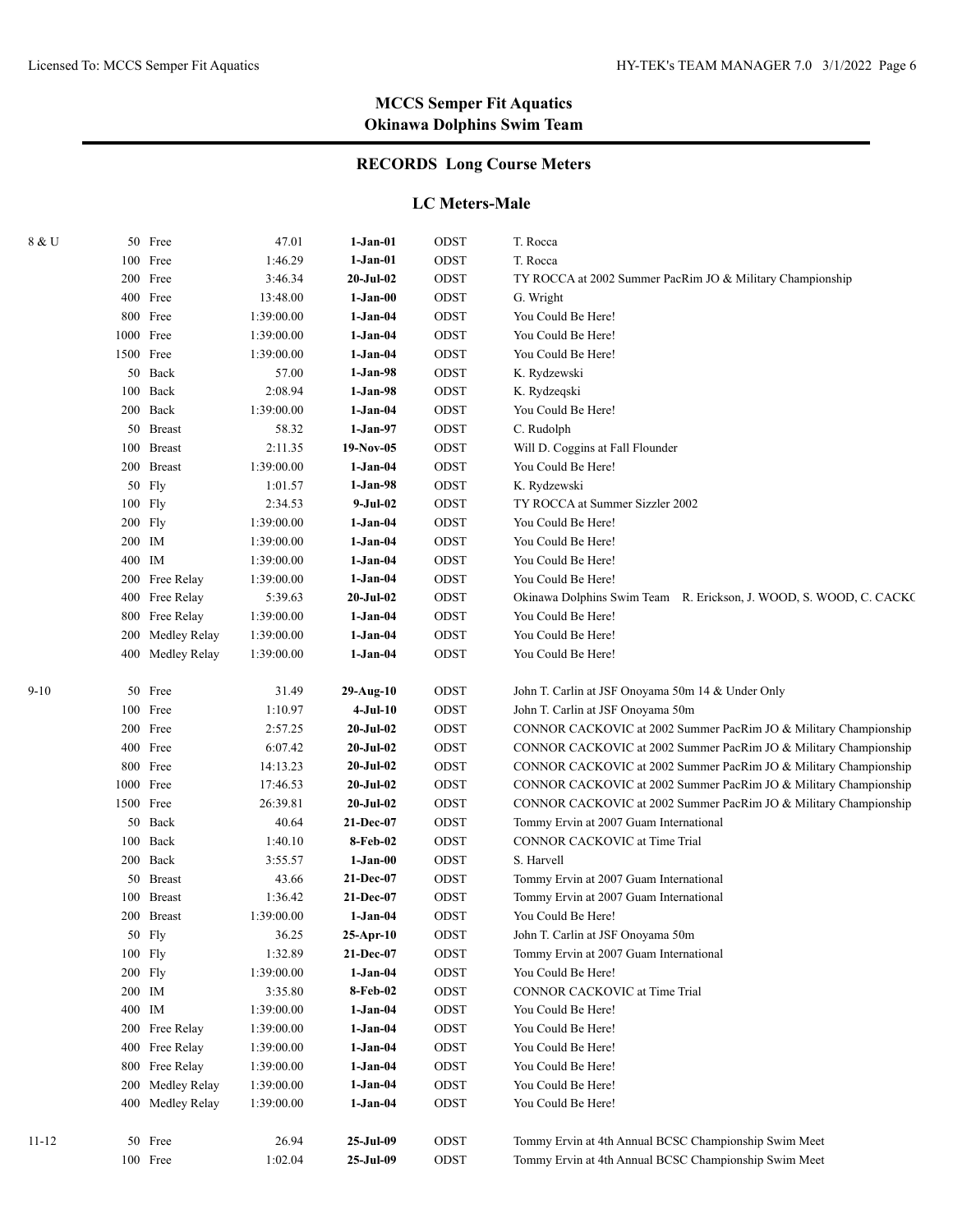| 11-12     |        | 200 Free         | 2:21.51    | 25-Jul-09   | ODST  | Tommy Ervin at 4th Annual BCSC Championship Swim Meet |
|-----------|--------|------------------|------------|-------------|-------|-------------------------------------------------------|
|           |        | 400 Free         | 5:18.47    | 31-Jul-04   | ODST  | CONNOR CACKOVIC at 2004 PacRim Summer Championships   |
|           |        | 800 Free         | 12:06.00   | 29-Jul-04   | ODST  | CONNOR CACKOVIC at July Mile                          |
|           |        | 1000 Free        | 16:17.98   | $1-Jan-99$  | ODST  | D. Ihu                                                |
|           |        | 1500 Free        | 22:17.00   | 29-Jul-04   | ODST  | CONNOR CACKOVIC at July Mile                          |
|           |        | 50 Back          | 36.25      | 25-Jul-09   | ODST  | Tommy Ervin at 4th Annual BCSC Championship Swim Meet |
|           | 100    | Back             | 1:19.22    | 1-Jul-06    | ODST  | Calvin Hensley at Summer Starter                      |
|           |        | 200 Back         | 1:39:00.00 | 1-Jan-04    | ODST  | You Could Be Here!                                    |
|           |        | 50 Breast        | 36.29      | $2-Jul-06$  | ODST  | Calvin Hensley at JSF Onoyama                         |
|           |        | 100 Breast       | 1:24.53    | 25-Jul-09   | ODST  | Tommy Ervin at 4th Annual BCSC Championship Swim Meet |
|           |        | 200 Breast       | 3:17.63    | $19-Nov-05$ | ODST  | Calvin Hensley at Fall Flounder                       |
|           |        | 50 Fly           | 30.90      | 25-Jul-09   | ODST  | Tommy Ervin at 4th Annual BCSC Championship Swim Meet |
|           |        | 100 Fly          | 1:25.09    | 10-May-09   | ODST  | Tommy Ervin at JSF Awase                              |
|           |        | $200$ Fly        | 1:39:00.00 | 1-Jan-04    | ODST  | You Could Be Here!                                    |
|           |        | 200 IM           | 2:44.24    | 5-Jul-09    | JSF09 | Tommy Ervin at JSF Awase                              |
|           |        | 400 IM           | 1:39:00.00 | 1-Jan-04    | ODST  | You Could Be Here!                                    |
|           |        | 200 Free Relay   | 1:39:00.00 | 1-Jan-04    | ODST  | You Could Be Here!                                    |
|           | 400    | Free Relay       | 1:39:00.00 | 1-Jan-04    | ODST  | You Could Be Here!                                    |
|           | 800    | Free Relay       | 1:39:00.00 | 1-Jan-04    | ODST  | You Could Be Here!                                    |
|           | 200    | Medley Relay     | 1:39:00.00 | 1-Jan-04    | ODST  | You Could Be Here!                                    |
|           |        | 400 Medley Relay | 1:39:00.00 | 1-Jan-04    | ODST  | You Could Be Here!                                    |
| 13-14     | 50     | Free             | 25.99      | 30-Jan-04   | ODST  | Josiah D. Neal at Time Trial                          |
|           |        | 100 Free         | 56.99      | 30-Jan-04   | ODST  | Josiah D. Neal at Time Trial                          |
|           |        | 200 Free         | 2:21.25    | 9-May-10    | ODST  | Tommy Ervin at JSF Onoyama 50m                        |
|           |        | 400 Free         | 5:28.05    | 19-Nov-05   | ODST  | Donovan M. Brogan at Fall Flounder                    |
|           |        | 800 Free         | 12:08.03   | 28-Jul-00   | ODST  | Frank MURRAY at JO & PacRim Military                  |
|           |        | 1000 Free        | 15:05.45   | 1-Jan-00    | ODST  | F. Murray                                             |
|           |        | 1500 Free        | 22:38.18   | $1-Jan-00$  | ODST  | F. Murray                                             |
|           |        | 50 Back          | 28.99      | 30-Jan-04   | ODST  | Josiah D. Neal at Time Trial                          |
|           |        | 100 Back         | 1:03.99    | 30-Jan-04   | ODST  | Josiah D. Neal at Time Trial                          |
|           |        | 200 Back         | 2:53.71    | 9-May-10    | ODST  | Steffen P. Mount at JSF Onoyama 50m                   |
|           |        | 50 Breast        | 36.49      | 25-Apr-10   | ODST  | Tommy Ervin at JSF Onoyama 50m                        |
|           |        | 100 Breast       | 1:18.99    | 25-Apr-10   | ODST  | Tommy Ervin at JSF Onoyama 50m                        |
|           |        | 200 Breast       | 3:21.58    | $29-Oct-05$ | ODST  | Robert L. Coggins at Pumpkin Plunge                   |
|           |        | $50$ Fly         | 31.03      | 7-May-06    | ODST  | Donovan M. Brogan at JSF Onoyama                      |
|           |        | 100 Fly          | 1:12.39    | 21-Jan-06   | ODST  | Donovan M. Brogan at Time Trial                       |
|           |        | 200 Fly          | 3:13.99    | 25-Feb-06   | ODST  | Donovan M. Brogan at Time Trial                       |
|           | 200 IM |                  | 2:57.42    | 28-Jun-05   | ODST  | Scott WOOD at Summer Starter                          |
|           | 400 IM |                  | 6:12.40    | 4-Feb-06    | ODST  | Donovan M. Brogan at Time Trial                       |
|           |        | 200 Free Relay   | 1:39:00.00 | $1-Jan-04$  | ODST  | You Could Be Here!                                    |
|           |        | 400 Free Relay   | 1:39:00.00 | $1-Jan-04$  | ODST  | You Could Be Here!                                    |
|           | 800    | Free Relay       | 1:39:00.00 | $1-Jan-04$  | ODST  | You Could Be Here!                                    |
|           | 200    | Medley Relay     | 1:39:00.00 | $1-Jan-04$  | ODST  | You Could Be Here!                                    |
|           |        | 400 Medley Relay | 1:39:00.00 | $1-Jan-04$  | ODST  | You Could Be Here!                                    |
|           |        |                  |            |             |       |                                                       |
| $15 - 18$ |        | 50 Free          | 24.03      | $1-Jun-12$  | ODST  | John Armellino at Time Trial                          |
|           |        | 100 Free         | 52.89      | $1-Jun-12$  | ODST  | John Armellino at Time Trial                          |
|           |        | 200 Free         | 1:53.63    | $1-Jun-12$  | ODST  | John Armellino at Time Trial                          |
|           |        | 400 Free         | 4:47.23    | $1-Jan-99$  | ODST  | Greg Grubbs                                           |
|           |        | 800 Free         | 9:48.00    | $1-Jan-99$  | ODST  | G. Grubbs                                             |
|           |        | 1000 Free        | 1:39:00.00 | $1-Jan-04$  | ODST  | You Could Be Here!                                    |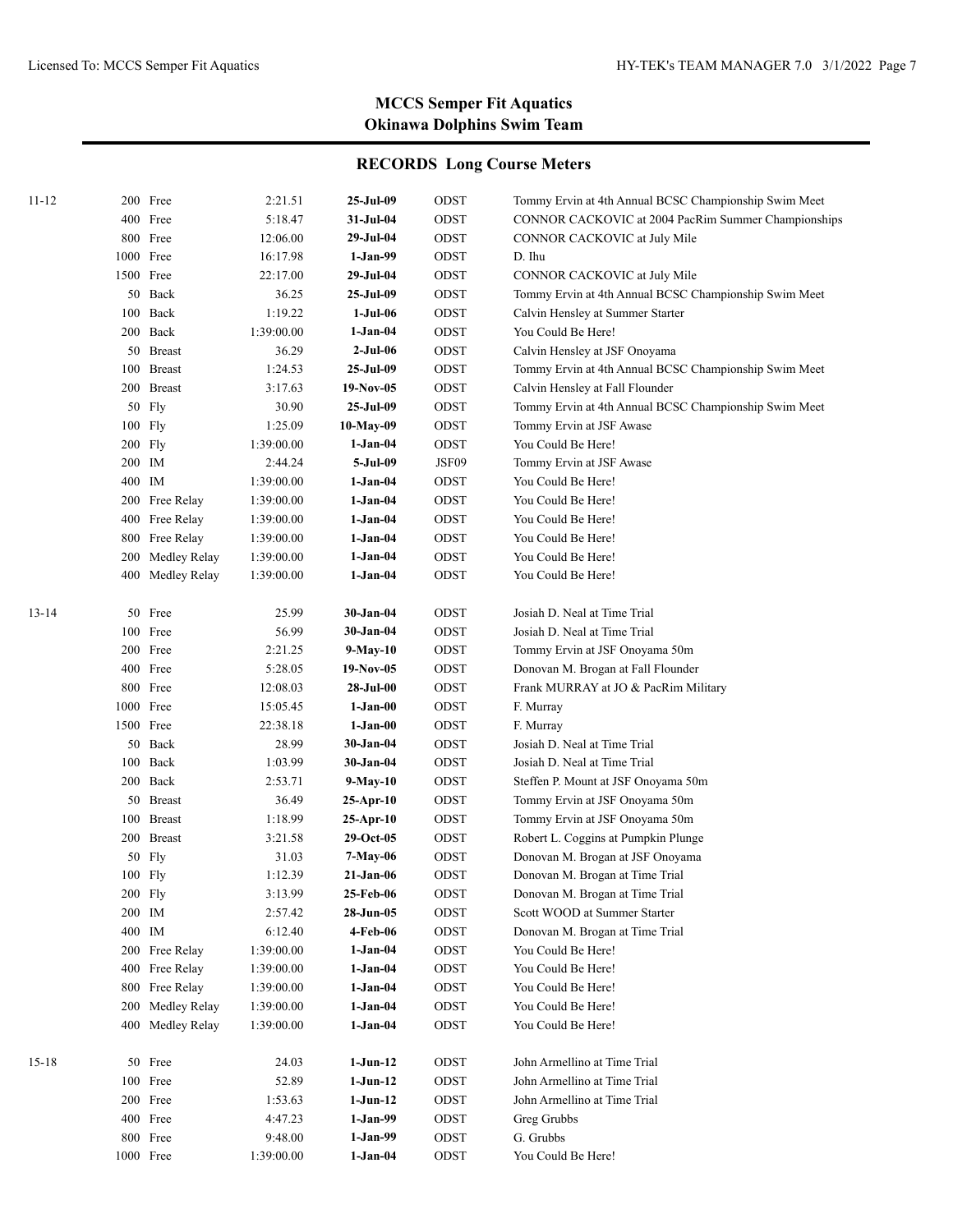| $15 - 18$ |         | 1500 Free        | 18:28.00   | $1-Jan-99$ | ODST | G. Grubbs                                          |
|-----------|---------|------------------|------------|------------|------|----------------------------------------------------|
|           |         | 50 Back          | 31.00      | $1-Jun-12$ | ODST | John Armellino at Time Trial                       |
|           |         | 100 Back         | 1:02.69    | $1-Jun-12$ | ODST | John Armellino at Time Trial                       |
|           |         | 200 Back         | 2:15.57    | $1-Jun-12$ | ODST | John Armellino at Time Trial                       |
|           |         | 50 Breast        | 36.03      | 7-May-06   | ODST | Charles Lane at JSF Onoyama                        |
|           |         | 100 Breast       | 1:16.10    | $1-Jun-12$ | ODST | John Armellino at Time Trial                       |
|           |         | 200 Breast       | 2:37.50    | $1-Jun-12$ | ODST | John Armellino at Time Trial                       |
|           |         | 50 Fly           | 26.47      | $1-Jan-99$ | ODST | J. Upayokin                                        |
|           |         | 100 Fly          | 1:02.47    | 1-Jun-12   | ODST | John Armellino at Time Trial                       |
|           |         | $200$ Fly        | 2:21.39    | $1-Jun-12$ | ODST | John Armellino at Time Trial                       |
|           | 200 IM  |                  | 2:13.79    | $1-Jun-12$ | ODST | John Armellino at Time Trial                       |
|           | 400 IM  |                  | 4:43.46    | $1-Jun-12$ | ODST | John Armellino at Time Trial                       |
|           |         | 200 Free Relay   | 1:39:00.00 | $1-Jan-04$ | ODST | You Could Be Here!                                 |
|           |         | 400 Free Relay   | 1:39:00.00 | $1-Jan-04$ | ODST | You Could Be Here!                                 |
|           |         | 800 Free Relay   | 1:39:00.00 | $1-Jan-04$ | ODST | You Could Be Here!                                 |
|           | 200     | Medley Relay     | 1:39:00.00 | $1-Jan-04$ | ODST | You Could Be Here!                                 |
|           |         | 400 Medley Relay | 1:39:00.00 | 1-Jan-04   | ODST | You Could Be Here!                                 |
|           |         |                  |            |            |      |                                                    |
| 19-29     |         | 50 Free          | 26.96      | 27-Jun-04  | ODST | Michael Grados at Spring Splash                    |
|           |         | 100 Free         | 59.02      | 31-Jul-04  | ODST | Michael Grados at 2004 PacRim Summer Championships |
|           |         | 200 Free         | 2:12.81    | 31-Jul-04  | ODST | Michael Grados at 2004 PacRim Summer Championships |
|           |         | 400 Free         | 5:21.23    | 27-Jul-01  | ODST | Mark Ackerman at 01 JO & US Military               |
|           |         | 800 Free         | 10:42.42   | 27-Jul-01  | ODST | Mark Ackerman at 01 JO & US Military               |
|           |         | 1000 Free        | 13:52.42   | 27-Jul-01  | ODST | Mark Ackerman at 01 JO & US Military               |
|           |         | 1500 Free        | 20:48.63   | 27-Jul-01  | ODST | Mark Ackerman at 01 JO & US Military               |
|           |         | 50 Back          | 38.90      | $4-Jul-10$ | ODST | Michael A. Skarzynske at JSF Onoyama 50m           |
|           |         | 100 Back         | 1:26.40    | $4-Jul-10$ | ODST | Michael A. Skarzynske at JSF Onoyama 50m           |
|           |         | 200 Back         | 2:59.50    | $4-Jul-10$ | ODST | Michael A. Skarzynske at JSF Onoyama 50m           |
|           |         | 50 Breast        | 34.86      | $1-Jan-99$ | ODST | S. Fedfor                                          |
|           |         | 100 Breast       | 1:18.87    | $1-Jan-99$ | ODST | G. Loberg                                          |
|           |         | 200 Breast       | 2:55.63    | $1-Jan-99$ | ODST | G. Loberg                                          |
|           | 50      | Fly              | 26.96      | 27-Jun-04  | ODST | Michael Grados at Spring Splash                    |
|           |         | $100$ Fly        | 1:00.79    | 27-Jun-04  | ODST | Michael Grados at Spring Splash                    |
|           | 200 Fly |                  | 1:39:00.00 | $1-Jan-04$ | ODST | You Could Be Here!                                 |
|           | 200 IM  |                  | 2:28.79    | 17-Jul-04  | ODST | Michael Grados at Summer Sizzler Swim Meet         |
|           | 400     | IM               | 6:18.29    | 31-Jul-04  | ODST | Tim Cutler at 2004 PacRim Summer Championships     |
|           |         | 200 Free Relay   | 1:39:00.00 | 1-Jan-04   | ODST | You Could Be Here!                                 |
|           |         | 400 Free Relay   | 1:39:00.00 | $1-Jan-04$ | ODST | You Could Be Here!                                 |
|           | 800     | Free Relay       | 1:39:00.00 | $1-Jan-04$ | ODST | You Could Be Here!                                 |
|           | 200     | Medley Relay     | 1:39:00.00 | $1-Jan-04$ | ODST | You Could Be Here!                                 |
|           | 400     | Medley Relay     | 1:39:00.00 | $1-Jan-04$ | ODST | You Could Be Here!                                 |
|           |         |                  |            |            |      |                                                    |
| 30-39     |         | 50 Free          | 27.14      | 31-Jul-04  | ODST | JOHN BRYANT at 2004 PacRim Summer Championships    |
|           |         | 100 Free         | 59.08      | 31-Jul-04  | ODST | JOHN BRYANT at 2004 PacRim Summer Championships    |
|           |         | 200 Free         | 2:06.40    | $1-Jan-01$ | ODST | D. Rocca                                           |
|           |         | 400 Free         | 4:55.26    | 31-Jul-04  | ODST | JOHN BRYANT at 2004 PacRim Summer Championships    |
|           |         | 800 Free         | 11:01.80   | $1-Jan-02$ | ODST | D. Rocca                                           |
|           |         | 1000 Free        | 13:48.00   | $1-Jan-02$ | ODST | D. Rocca                                           |
|           |         | 1500 Free        | 20:41.22   | $1-Jan-02$ | ODST | D. Rocca                                           |
|           | 50      | Back             | 36.71      | $1-Jan-98$ | ODST | M. Schmetz                                         |
|           | 100     | Back             | 1:12.21    | 17-Jul-04  | ODST | JOHN BRYANT at Summer Sizzler Swim Meet            |
|           |         | 200 Back         | 1:39:00.00 | $1-Jan-04$ | ODST | You Could Be Here!                                 |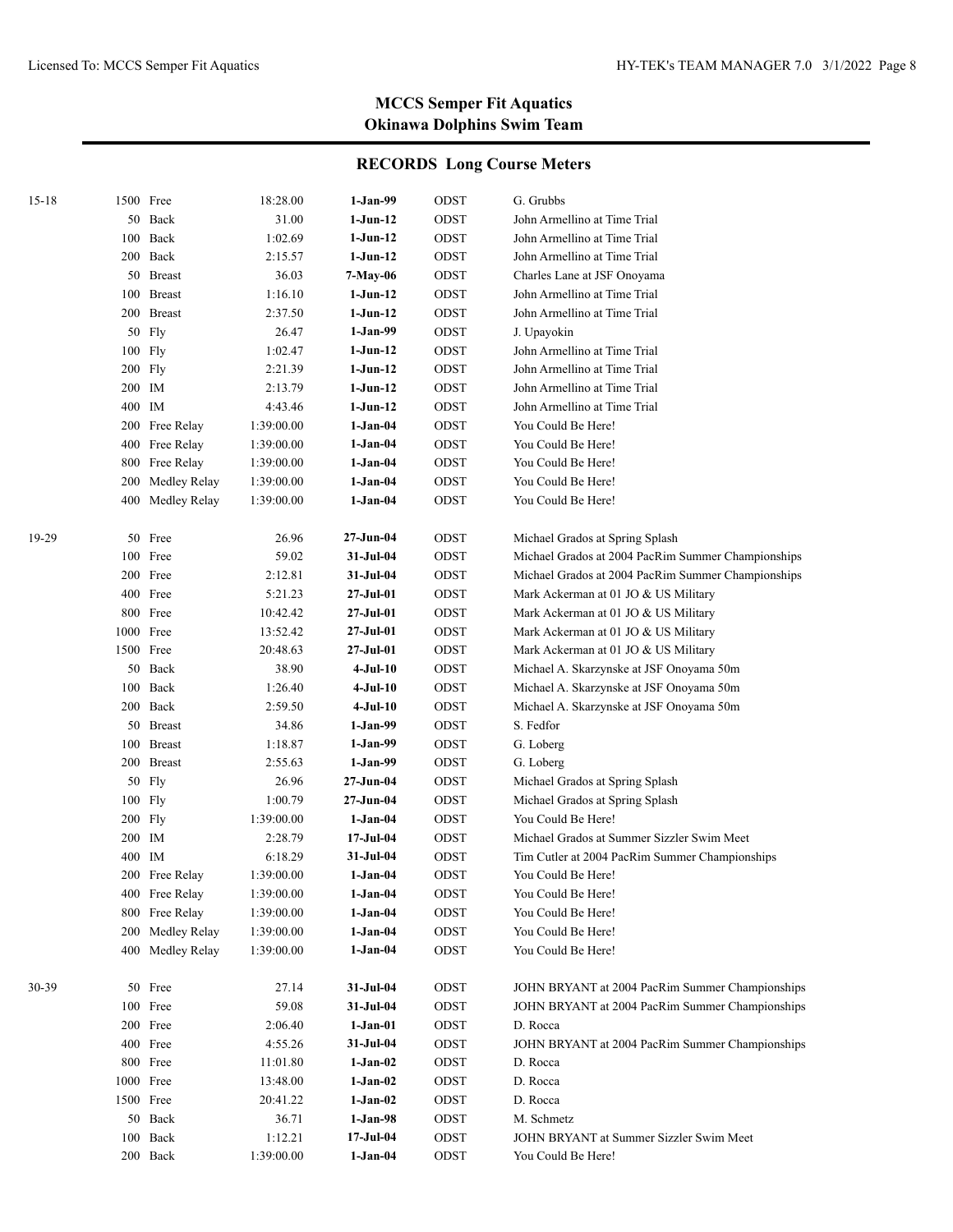| 30-39 |        | 50 Breast        | 44.04      | 1-Jan-01         | ODST | P. Reigert                                                     |
|-------|--------|------------------|------------|------------------|------|----------------------------------------------------------------|
|       |        | 100 Breast       | 1:38.95    | $1-Jan-01$       | ODST | T. Lennard                                                     |
|       |        | 200 Breast       | 1:39:00.00 | 1-Jan-04         | ODST | You Could Be Here!                                             |
|       | 50     | Fly              | 28.64      | 1-Jan-99         | ODST | <b>B.</b> McArthur                                             |
|       |        | $100$ Fly        | 1:08.64    | $1-Jan-98$       | ODST | M. Schmetz                                                     |
|       |        | $200$ Fly        | 1:39:00.00 | $1-Jan-04$       | ODST | You Could Be Here!                                             |
|       | 200 IM |                  | 2:32.92    | $17 -$ Jul $-04$ | ODST | JOHN BRYANT at Summer Sizzler Swim Meet                        |
|       | 400 IM |                  | 5:28.59    | 31-Jul-04        | ODST | JOHN BRYANT at 2004 PacRim Summer Championships                |
|       | 200    | Free Relay       | 1:39:00.00 | $1-Jan-04$       | ODST | You Could Be Here!                                             |
|       | 400    | Free Relay       | 1:39:00.00 | $1-Jan-04$       | ODST | You Could Be Here!                                             |
|       | 800    | Free Relay       | 1:39:00.00 | $1-Jan-04$       | ODST | You Could Be Here!                                             |
|       | 200    | Medley Relay     | 1:39:00.00 | $1-Jan-04$       | ODST | You Could Be Here!                                             |
|       | 400    | Medley Relay     | 1:39:00.00 | 1-Jan-04         | ODST | You Could Be Here!                                             |
| 40-49 | 50     | Free             | 27.45      | 1-Jan-01         | ODST | C. Chinn                                                       |
|       | 100    | Free             | 1:02.32    | 1-Jan-01         | ODST | C. Chinn                                                       |
|       | 200    | Free             | 2:21.23    | 1-Jan-00         | ODST | C. Chinn                                                       |
|       | 400    | Free             | 5:08.75    | 1-Jan-00         | ODST | C. Chinn                                                       |
|       | 800    | Free             | 11:01.98   | 1-Jan-00         | ODST | C. Chinn                                                       |
|       | 1000   | Free             | 13:53.28   | 1-Jan-00         | ODST | C. Chinn                                                       |
|       |        | 1500 Free        | 20:50.07   | 1-Jan-00         | ODST | C. Chinn                                                       |
|       | 50     | Back             | 35.68      | 1-Jan-99         | ODST | J. Murray                                                      |
|       | 100    | Back             | 1:19.71    | $1-Jan-99$       | ODST | J. Murray                                                      |
|       |        | 200 Back         | 3:09.72    | $1-Jan-99$       | ODST | C. Chinn                                                       |
|       | 50     | <b>Breast</b>    | 38.29      | $20 - Jul - 02$  | ODST | Colin CHINN at 2002 Summer PacRim JO & Military Championship   |
|       | 100    | <b>Breast</b>    | 1:24.38    | $20 -$ Jul $-02$ | ODST | Colin CHINN at 2002 Summer PacRim JO & Military Championship   |
|       | 200    | <b>Breast</b>    | 3:22.72    | 1-Jan-01         | ODST | G. Novinger                                                    |
|       | 50     | Fly              | 30.15      | $1-Jan-99$       | ODST | J. Murray                                                      |
|       | 100    | Fly              | 1:39:00.00 | 1-Jan-04         | ODST | You Could Be Here!                                             |
|       |        | 200 Fly          | 1:39:00.00 | $1-Jan-04$       | ODST | You Could Be Here!                                             |
|       | 200 IM |                  | 4:05.20    | $1-Jan-00$       | ODST | P. Campbell                                                    |
|       | 400    | IM               | 6:48.95    | $1-Jan-01$       | ODST | G. Novinger                                                    |
|       | 200    | Free Relay       | 1:39:00.00 | $1-Jan-04$       | ODST | You Could Be Here!                                             |
|       | 400    | Free Relay       | 1:39:00.00 | $1-Jan-04$       | ODST | You Could Be Here!                                             |
|       | 800    | Free Relay       | 1:39:00.00 | $1-Jan-04$       | ODST | You Could Be Here!                                             |
|       | 200    | Medley Relay     | 1:39:00.00 | 1-Jan-04         | ODST | You Could Be Here!                                             |
|       |        | 400 Medley Relay | 1:39:00.00 | 1-Jan-04         | ODST | You Could Be Here!                                             |
| 50-59 |        | 50 Free          | 27.17      | $16-Jul-15$      | ODST | Clark D. Ledger at Masters National Meet in Tokyo              |
|       |        | 100 Free         | 1:00.70    | $16$ -Jul- $15$  | ODST | Clark D. Ledger at Masters National Meet in Tokyo              |
|       |        | 200 Free         | 2:17.40    | $16$ -Jul- $15$  | ODST | Clark D. Ledger at Masters National Meet in Tokyo              |
|       |        | 400 Free         | 14:27.39   | $20 -$ Jul $-02$ | ODST | DANA C. COVEY at 2002 Summer PacRim JO & Military Championship |
|       |        | 800 Free         | 28:54.78   | $20 -$ Jul $-02$ | ODST | DANA C. COVEY at 2002 Summer PacRim JO & Military Championship |
|       |        | 1000 Free        | 36:08.48   | $20 -$ Jul $-02$ | ODST | DANA C. COVEY at 2002 Summer PacRim JO & Military Championship |
|       |        | 1500 Free        | 54:12.72   | $20-Jul-02$      | ODST | DANA C. COVEY at 2002 Summer PacRim JO & Military Championship |
|       |        | 50 Back          | 41.09      | $1-Jan-99$       | ODST | D. Young                                                       |
|       | 100    | Back             | 1:39:00.00 | $1-Jan-04$       | ODST | You Could Be Here!                                             |
|       |        | 200 Back         | 1:39:00.00 | $1-Jan-04$       | ODST | You Could Be Here!                                             |
|       |        | 50 Breast        | 36.57      | $16-Jul-15$      | ODST | Clark D. Ledger at Masters National Meet in Tokyo              |
|       |        | 100 Breast       | 1:39:00.00 | $1-Jan-04$       | ODST | You Could Be Here!                                             |
|       |        | 200 Breast       | 1:39:00.00 | $1-Jan-04$       | ODST | You Could Be Here!                                             |
|       |        | 50 Fly           | 29.49      | $16-Jul-15$      | ODST | Clark D. Ledger at Masters National Meet in Tokyo              |